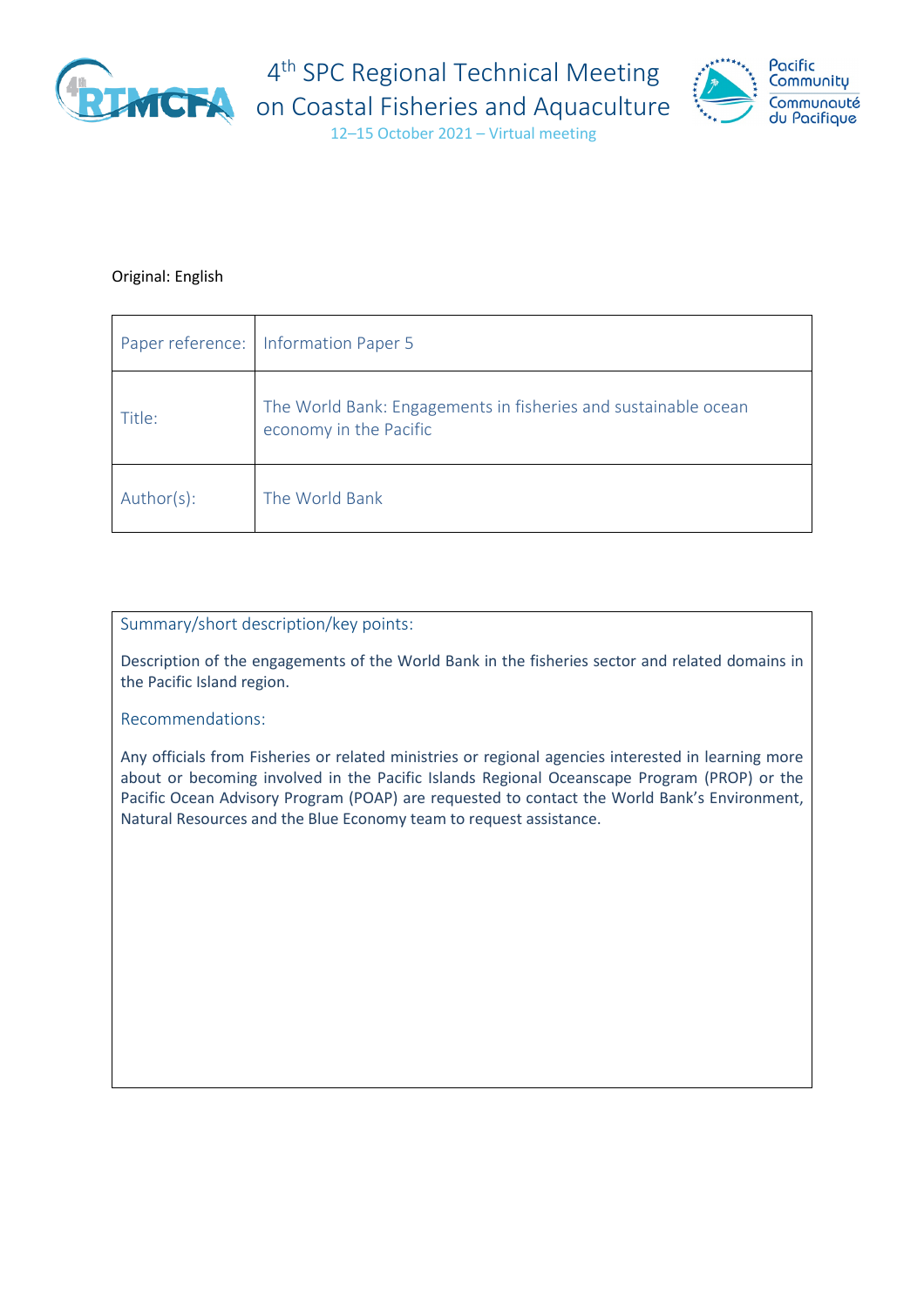

# The World Bank: Engagements in fisheries and sustainable ocean economy in the Pacific

- 1. Governments have a complex task of ensuring that production and foreign exchange earnings from fisheries do not compromise the viability of coastal communities that are also dependent on marine resources for jobs, livelihoods, food, nutrition and cultural use. The World Bank aims to foster closer collaboration with Pacific Island Countries' (PICs) governments and their partners to mainstream sustainable practices in the development of the ocean economy. Priority areas of interest include:
	- demonstration of socio-economic and environmental impacts of sustainable practices in fisheries and coastal development through analytical works;
	- integration of lessons learned into current and new projects to promote sustainable, productive and safe fisheries and seafood value chains, improve livelihoods, and support resilient coastal and marine ecosystems;
	- promotion of coherence and synergy between management and development activities including through tax reforms, smart subsidies, and use of existing social protection, insurance and financial services; and
	- collaboration beyond sectoral boundaries to maximize impacts.
- 2. The World Bank delivers on these priorities through the following key programs:

### *Pacific Islands Regional Oceanscape Program (PROP)*

- 3. PROP aims to strengthen the shared management of selected Pacific Island oceanic and coastal fisheries, and the critical habitats upon which they depend. The Program provides the basis for capturing increased and sustainable economic benefits to the region from these resources. Specifically, the Program aims to strengthen: (i) the national and regional institutions responsible for the management of the oceanic fisheries; (ii) the local and national institutions responsible for the management of the coastal fisheries; and (iii) the institutions responsible for the conservation of the natural habitats that support them.
- 4. To date, PROP investments are comprised of US\$67.82 million (M) from the International Development Association (IDA) and US\$6.3 M from the Global Environment Facility (GEF). The Program has been rolled out to PICs in sequences. PROP 1st sequence of investments is implemented by the Federated States of Micronesia (FSM), Republic of the Marshall Islands (RMI), Solomon Islands, Tuvalu and with the Pacific Islands Forum Fisheries Agency (FFA) together with the Pacific Community (SPC). PROP 1st sequence closed in September 2021 for FSM, RMI, Solomon Islands and FFA and will be closed in August 2022 for Tuvalu. PROP 2nd sequence is in progress with investments in Tonga (2019-2026), Kiribati (2020-2027) and Samoa (fisheries/agriculture blend, 2019-2025).
- 5. Each PROP investment consists of components that support countries to better manage oceanic and coastal fisheries and habitats to generate export earnings for the country, and/or support livelihoods, food security and dietary health. For oceanic fisheries, activities include establishment of National Competent Authorities to ensure fish entering the markets are safe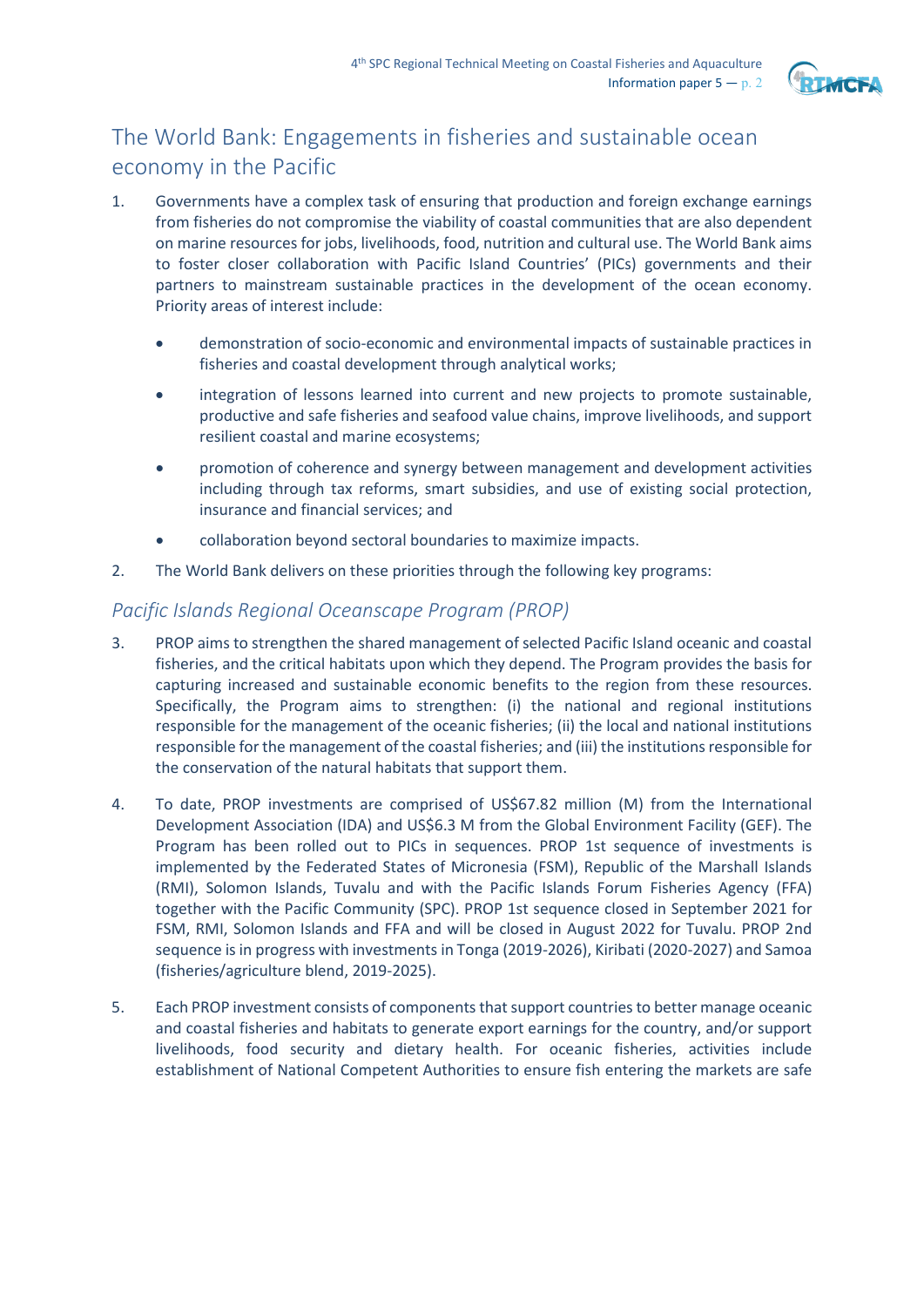

and legally caught. Accordingly, support for building human resource capacity and infrastructure for Monitoring, Control and Surveillance (MCS) for fisheries and seafood safety are high. For coastal fisheries, activities include empowering stakeholders to manage targeted coastal fisheries; and linking sustainable coastal fish products to regional markets. Assessment and management of risks associated with seafood safety are also supported in some PROP countries.

- 6. Follow up and extension of PROP projects are currently in progress. Design consultations are occurring and ongoing with concept notes for several countries and a regional organization intended for completion by late 2021. Eligible countries include FSM, RMI, Palau, Fiji, Vanuatu, Solomon Islands, Kiribati, Tuvalu, Tonga, Samoa, and Papua New Guinea (PNG).
- 7. Fisheries and related technical ministries interested in engaging with the Bank on PROP are requested to work through the respective Ministry of Finance to submit a formal letter of request to the Bank seeking assistance.

### *Pacific Ocean Advisory Program (POAP)*

- 8. The overall objective of the POAP is to inform and enhance the design, financing, implementation, coordination and monitoring of priority policies and investments for a sustainable ocean economy and a healthier and more resilient environment in selected Pacific Island Countries. The Program covers work on both oceanic and coastal fisheries, as well as a range of activities focused on maintaining the resilience of critical coastal and marine ecosystems that support a sustainable ocean economy and livelihoods. Included in the ecosystem resilience work are analytics related to biodiversity and habitat conservation, adaptation to climate change impacts, sustainable tourism, and addressing pollution issues with a focus on reducing marine plastics and development of a circular economy. POAP is supported with a grant from PROBLUE, a multi-donor trust fund housed at the World Bank that supports the sustainable and integrated development of marine and coastal resources in healthy oceans [\(www.worldbank.org/problue\)](http://www.worldbank.org/problue).
- 9. POAP work to date has included support for the preparation of the National Ocean Policy in Fiji and a cost-benefit analysis to compare and prioritize several development scenarios for Kiritimati's Ocean Economy. In the coming year, POAP will implement work on fisheries which aims to: (i) improve understanding of oceanic fisheries value-chains and the potential for additional domestic value-added; (ii) assess transparency in the fisheries sector and approaches to improving governance; (iii) evaluate the contribution of coastal fisheries to national economies and food security and determine options to sustain and enhance this contribution and (iv) explore use of social protection and financial services for offsetting impacts of fisheries management measures resulting in loss of revenue or food sources for fishing communities and for facilitating livelihood diversification. In a next phase POAP work will aim to: (i) assess and develop strategies for capturing domestic value-added from oceanic fisheries; and (ii) identify pathways for developing domestic small-scale fishing industries. POAP's target countries include FSM, RMI, Palau, Fiji, Vanuatu, Solomon Islands, Kiribati, Tuvalu, Tonga, Samoa, and PNG. POAP can also support, upon country request, discrete short-term technical assistance aligned with POAP overall objectives and eligibility criteria.